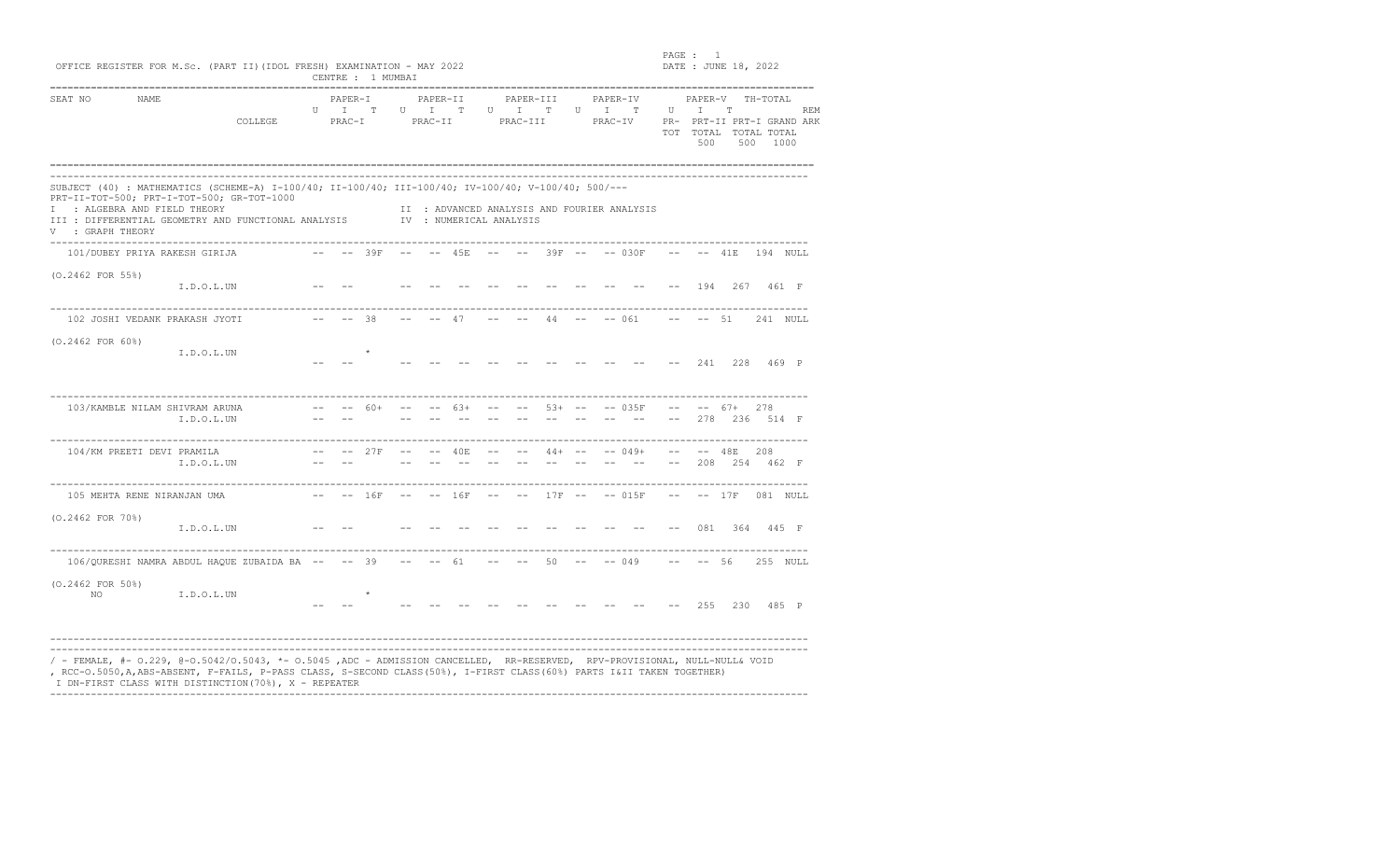|         |       | OFFICE REGISTER FOR M.Sc. (PART II) (IDOL FRESH) EXAMINATION - MAY 2022                                                                                                                                                                                                                                                                              |                                              | CENTRE : 1 MUMBAI |                        |          |                                      |  |                                                                          |                                     | PAGE : 2 |                              | DATE : JUNE 18, 2022 |                                                           |            |
|---------|-------|------------------------------------------------------------------------------------------------------------------------------------------------------------------------------------------------------------------------------------------------------------------------------------------------------------------------------------------------------|----------------------------------------------|-------------------|------------------------|----------|--------------------------------------|--|--------------------------------------------------------------------------|-------------------------------------|----------|------------------------------|----------------------|-----------------------------------------------------------|------------|
| SEAT NO | NAME. | <b>COLLEGE</b>                                                                                                                                                                                                                                                                                                                                       | PAPER-T<br>$\Pi$ $\Pi$ $\Pi$ $\Pi$<br>PRAC-T |                   | $U$ $T$ $T$<br>PRAC-TT | PAPER-TT | PAPER-TTT<br>$U$ $T$ $T$<br>PRAC-TTT |  | PAPER-TV<br>$\mathbf{U}$ $\mathbf{T}$ $\mathbf{T}$<br>PRAC-TV            | $\mathbf{H}$<br>$PR-$<br><b>TOT</b> | T        | PAPER-V<br>T<br>TOTAL<br>500 | 500                  | TH-TOTAL<br>PRT-II PRT-I GRAND ARK<br>TOTAL TOTAL<br>1000 | <b>REM</b> |
|         |       | SUBJECT (50) :COMPUTER SCIENCE (SCHEME-A) I-75/30; II-75/30; III-75/30; IV-75/30; 300/---<br>PRACTICALS : I- 25/10; II- 25/10; III- 25/10; IV - 25/10; PROJ -100/40 PR-TOT- --- PRT-II-TOT-500; PRT-I-TOT-500; GR-TOT-1000<br>ELEE I : ENTERPRISE NETWORKING & SATELLITE COMMUNICATIONS ELEE II : OPTIMIZATION TECHNIQUES & CUSTOMER RELATIONS MANAG |                                              |                   |                        |          |                                      |  |                                                                          |                                     |          |                              |                      |                                                           |            |
|         |       | 107 DAREKAR KIRAN HARISHCHANDRA KAVITA<br>I.D.O.L.UN                                                                                                                                                                                                                                                                                                 |                                              | $- -$ 40<br>22    |                        | $20 -$   | $-- - - 21$                          |  | $- --$ 66 $- --$ 58 $- --$ 056 $- - --$ 220<br>21 076 160 380 264 644X P |                                     |          |                              |                      |                                                           |            |
|         |       | / - FEMALE, #- 0.229, @-0.5042/0.5043, *- 0.5045, ADC - ADMISSION CANCELLED, RR-RESERVED, RPV-PROVISIONAL, NULL-NULL& VOID<br>, RCC-O.5050,A,ABS-ABSENT, F-FAILS, P-PASS CLASS, S-SECOND CLASS(50%), I-FIRST CLASS(60%) PARTS I&II TAKEN TOGETHER)<br>I DN-FIRST CLASS WITH DISTINCTION(70%), X - REPEATER                                           |                                              |                   |                        |          |                                      |  |                                                                          |                                     |          |                              |                      |                                                           |            |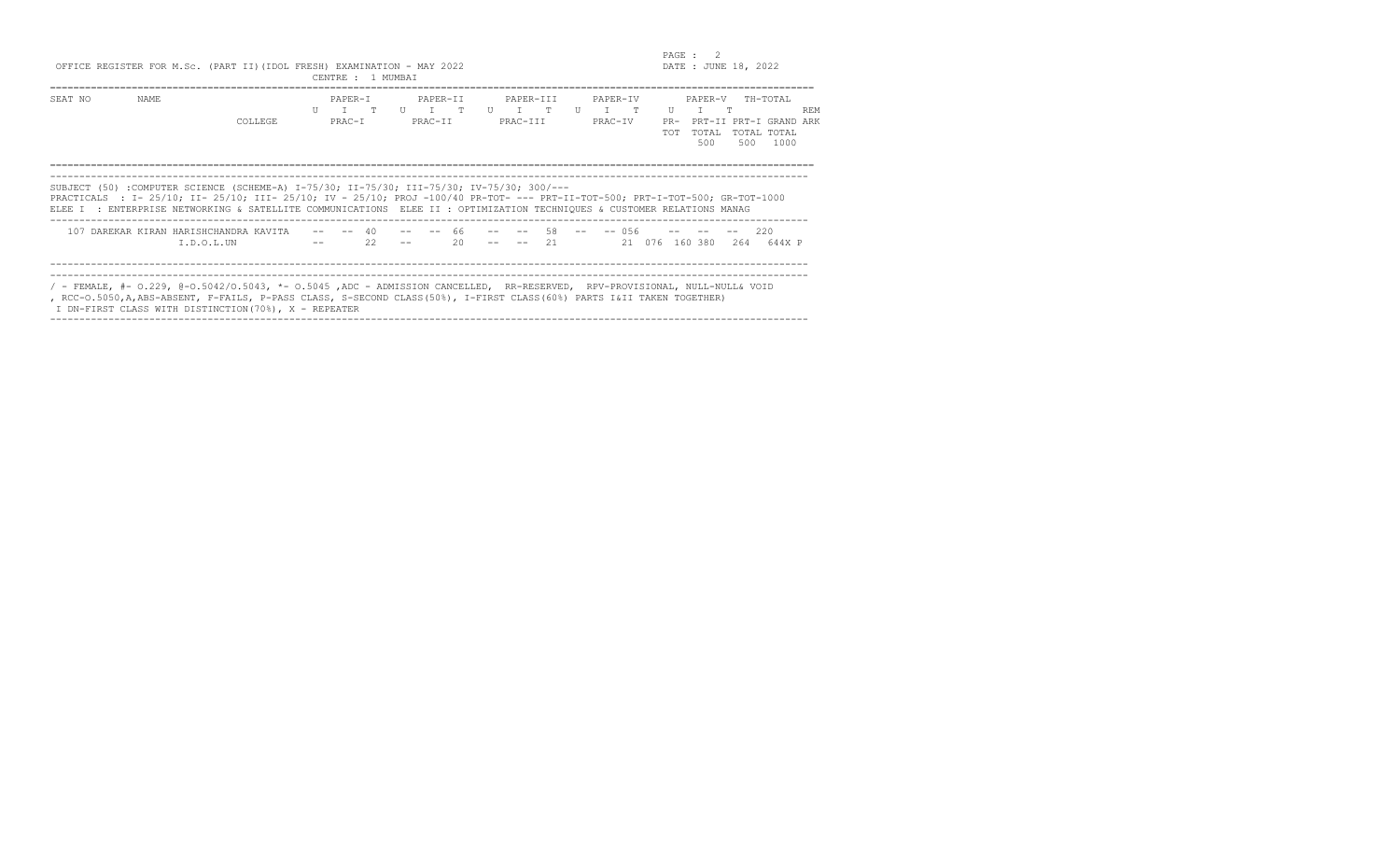|                                                  |                                                    | OFFICE REGISTER FOR M.Sc. (PART II) (IDOL FRESH) EXAMINATION - MAY 2022                                                                                                                                                                                                                                                                              |           |                                  | CENTRE : 2 DADAR                              |                                    |               |                 |                       |                                             |                                    |  | PAGE : 3                                    |                   | DATE : JUNE 18, 2022                                                           |            |
|--------------------------------------------------|----------------------------------------------------|------------------------------------------------------------------------------------------------------------------------------------------------------------------------------------------------------------------------------------------------------------------------------------------------------------------------------------------------------|-----------|----------------------------------|-----------------------------------------------|------------------------------------|---------------|-----------------|-----------------------|---------------------------------------------|------------------------------------|--|---------------------------------------------|-------------------|--------------------------------------------------------------------------------|------------|
| SEAT NO                                          | NAME                                               | COLLEGE.                                                                                                                                                                                                                                                                                                                                             |           | PAPER-T<br>$U$ $T$ $T$<br>PRAC-T |                                               | PAPER-II<br>$U$ $T$ $T$<br>PRAC-II |               |                 | PAPER-III<br>PRAC-III | $\mathbf{U}$ $\mathbf{T}$ $\mathbf{T}$      | PAPER-IV<br>$U$ $T$ $T$<br>PRAC-TV |  | PAPER-V<br>$\mathbf{U}$ $\mathbf{U}$<br>500 | T                 | TH-TOTAL<br>PR- PRT-II PRT-I GRAND ARK<br>TOT TOTAL TOTAL TOTAL<br>500<br>1000 | <b>REM</b> |
| I : ALGEBRA AND FIELD THEORY<br>V : GRAPH THEORY |                                                    | SUBJECT (40) : MATHEMATICS (SCHEME-A) I-100/40; II-100/40; III-100/40; IV-100/40; V-100/40; 500/---<br>PRT-II-TOT-500; PRT-I-TOT-500; GR-TOT-1000<br>III : DIFFERENTIAL GEOMETRY AND FUNCTIONAL ANALYSIS TWP: NUMERICAL ANALYSIS                                                                                                                     |           |                                  |                                               |                                    |               |                 |                       | II : ADVANCED ANALYSIS AND FOURIER ANALYSIS |                                    |  |                                             |                   |                                                                                |            |
|                                                  | 108 DSOUZA CARLTON MARIAN BLANCHE<br>I.D.O.L.UN    |                                                                                                                                                                                                                                                                                                                                                      |           | $- --$ 40                        |                                               |                                    | $--$ 43+ $--$ |                 |                       | $--$ 45+ $--$ 044+                          |                                    |  |                                             | $-- - - 49 + 221$ | 221 245 466 P                                                                  |            |
|                                                  | 109/SAKPAL SONALI SIDDHARTH SUHASINI<br>I.D.O.L.UN |                                                                                                                                                                                                                                                                                                                                                      |           |                                  | $-- - - 26F - - - - 36F$                      |                                    | $- -$         | $ -$            | $ -$                  | $40+ - - - - 031F$                          |                                    |  | $- -$                                       | $-- - - 34F$ 167  | 167 248 415 F                                                                  |            |
|                                                  | $T.D.O.I.$ UN                                      | 110/VENKATESHWARI CHELLADURAI PUSHPAM                                                                                                                                                                                                                                                                                                                |           |                                  | -- -- $40+$ -- -- $43$ -- -- $46+$ -- -- 055+ |                                    |               |                 |                       |                                             |                                    |  |                                             | $- --$ 47+ 2.31   | $--$ 2.31 2.87 518 P                                                           |            |
|                                                  |                                                    | SUBJECT (50) :COMPUTER SCIENCE (SCHEME-A) I-75/30; II-75/30; III-75/30; IV-75/30; 300/---<br>PRACTICALS : I- 25/10; II- 25/10; III- 25/10; IV - 25/10; PROJ -100/40 PR-TOT- --- PRT-II-TOT-500; PRT-I-TOT-500; GR-TOT-1000<br>ELEE I : ENTERPRISE NETWORKING & SATELLITE COMMUNICATIONS ELEE II : OPTIMIZATION TECHNIOUES & CUSTOMER RELATIONS MANAG |           |                                  |                                               |                                    |               |                 |                       |                                             |                                    |  |                                             |                   |                                                                                |            |
| $(0.2462$ FOR $50\%$ )                           | 111/DEVKATE PUNITA RAJARAM SANGITA<br>I.D.O.L.UN   |                                                                                                                                                                                                                                                                                                                                                      | $- --$ 32 |                                  | $--$ 1.5+ $--$                                | $- --$ 54                          |               | $22+ - - - - -$ |                       | $42 - - - 038$                              |                                    |  |                                             |                   | $-- 166$<br>20+ 21+ 050+ 128 294 289 583 S                                     |            |

, RCC-O.5050,A,ABS-ABSENT, F-FAILS, P-PASS CLASS, S-SE<br>I DN-FIRST CLASS WITH DISTINCTION(70%), X - REPEATER ----------------------------------------------------------------------------------------------------------------------------------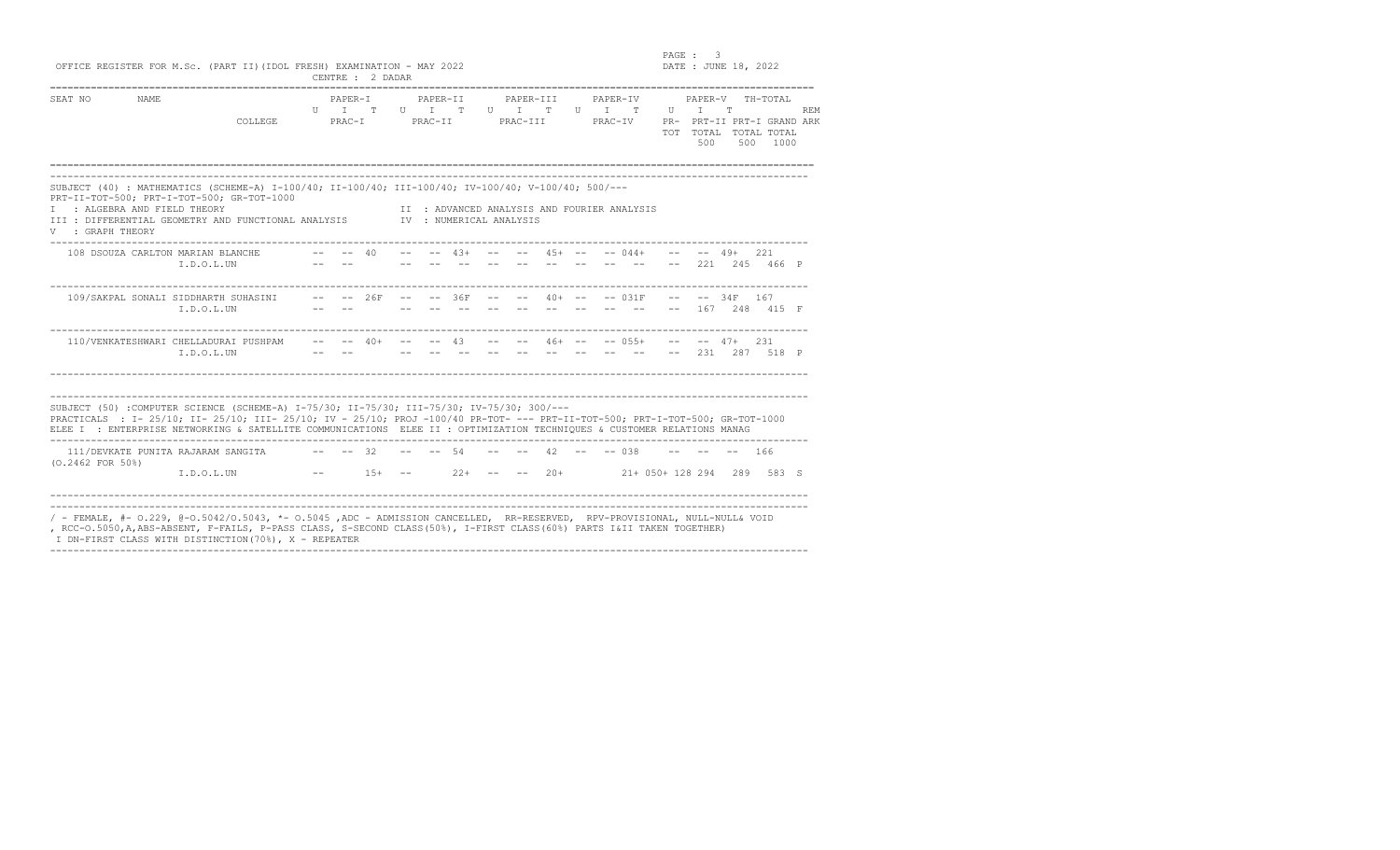PAGE : 4<br>
OFFICE REGISTER FOR M.Sc. (PART II)(IDOL FRESH) EXAMINATION - MAY 2022

| SEAT NO                               | NAME                               | COLLEGE                                                                                                                                                                                                  |               | PAPER-I<br>U I<br>PRAC-I | T.    | U I          | PAPER-II<br>PRAC-II | T                       |      | PAPER-III<br>U I<br>PRAC-III               | T                                                                                          |         | PAPER-IV<br>$U$ T<br>PRAC-IV | T                                           | $\mathbf{U}$  | PAPER-V<br>T<br>500              | T.<br>500         | TH-TOTAL<br>PR- PRT-II PRT-I GRAND ARK<br>TOT TOTAL TOTAL TOTAL<br>1000 | <b>REM</b> |
|---------------------------------------|------------------------------------|----------------------------------------------------------------------------------------------------------------------------------------------------------------------------------------------------------|---------------|--------------------------|-------|--------------|---------------------|-------------------------|------|--------------------------------------------|--------------------------------------------------------------------------------------------|---------|------------------------------|---------------------------------------------|---------------|----------------------------------|-------------------|-------------------------------------------------------------------------|------------|
| V : GRAPH THEORY                      | I : ALGEBRA AND FIELD THEORY       | SUBJECT (40) : MATHEMATICS (SCHEME-A) I-100/40; II-100/40; III-100/40; IV-100/40; V-100/40; 500/---<br>PRT-II-TOT-500; PRT-I-TOT-500; GR-TOT-1000<br>III : DIFFERENTIAL GEOMETRY AND FUNCTIONAL ANALYSIS |               |                          |       |              |                     | IV : NUMERICAL ANALYSIS |      |                                            |                                                                                            |         |                              | II : ADVANCED ANALYSIS AND FOURIER ANALYSIS |               |                                  |                   |                                                                         |            |
|                                       | 112/JHA PRITIVATSA GANGADHAR KIRAN | I.D.O.L.UN                                                                                                                                                                                               | $ -$<br>$- -$ | $ -$                     | $49+$ | $\sim$ $  -$ |                     | $--$ 39F $- --$         |      |                                            |                                                                                            |         |                              | $42+ - - - 050+$                            | $- -$<br>$--$ |                                  | $--$ 50+          | 230<br>230 276 506 F                                                    |            |
|                                       |                                    | 113/KOKATE SHRAVANI SANDEEP SULAKSHANA                                                                                                                                                                   |               | $-- - - 28F$             |       |              |                     | $--- 24F$               | $--$ |                                            |                                                                                            |         |                              | $24F$ -- $-$ 034F                           |               |                                  |                   | $--- 32F 142 NULL$                                                      |            |
| $(0.2462$ FOR 55%)                    |                                    | I.D.O.L.UN                                                                                                                                                                                               |               |                          |       |              |                     |                         |      |                                            |                                                                                            |         |                              |                                             |               |                                  |                   | 142 214 356 F                                                           |            |
|                                       |                                    | 114/LANDAGE PRAJAKTA RAJENDRA SHASHIKALA -- -- 38<br>I.D.O.L.UN                                                                                                                                          |               |                          | @2    |              |                     | $-- 37$<br>03<br>$  \,$ |      |                                            | $--- 44 --- 4$                                                                             |         |                              | $-- 047$                                    |               | $-- 52$<br>218<br>6 <sub>5</sub> |                   | 218<br>65<br>257 475 P<br>65                                            |            |
|                                       |                                    | 115 PANCHAL VIGHNESH PURUSHOTTAM PRAMILA -- -- 44<br>I.D.O.L.UN                                                                                                                                          |               | $- -$                    |       | $- -$        |                     | $- --$ 59+ $- --$       |      | and the state of the state of the state of | $- -$                                                                                      | $-  \,$ | $- -$                        | $50+ - - - 065+$<br>$- -$                   | $--$          |                                  | $-- - - 44 + 262$ | 262 217 479 P                                                           |            |
|                                       |                                    | 116 SHUKLA RISHABHDEV DEVENDRAKUMAR MUNN -- -- 52                                                                                                                                                        |               |                          |       |              | $-- - - 57$         |                         |      | and the state of the state of the          |                                                                                            |         |                              | $41 \quad -- \quad -- \quad 058$            |               | $-- - - - 54$                    |                   | 262 NULL                                                                |            |
| $(0.2462$ FOR $60\%)$<br>$\mathbb{I}$ |                                    | I.D.O.L.UN                                                                                                                                                                                               |               |                          |       |              |                     |                         |      |                                            |                                                                                            |         |                              |                                             |               | 262                              |                   | 216 478 P                                                               |            |
|                                       |                                    | 117 YADAV DHANANJAY RAMANATH PARMADEVI<br>I.D.O.L.UN                                                                                                                                                     | $- -$         |                          | 43    |              |                     |                         |      | $44+ - - - - -$                            | $44 + - -$                                                                                 |         |                              | $-- 0.57+$                                  | $ -$          | 235                              | $--$ 47+          | 235<br>209 444 P                                                        |            |
|                                       |                                    | 118 YADAV VIJAYKUMAR LALLAN SHIVKUMARI<br>I.D.O.L.UN                                                                                                                                                     |               |                          |       |              |                     |                         |      |                                            | $- --$ 56+ $- -49+$ $- -46$ $- --$ 040+<br>المستحدث المستحدث والمستحدث والمستحدث والمستحدث |         |                              |                                             | $   \,$       |                                  | $-- - - 40+ 231$  | 231 226 457 P                                                           |            |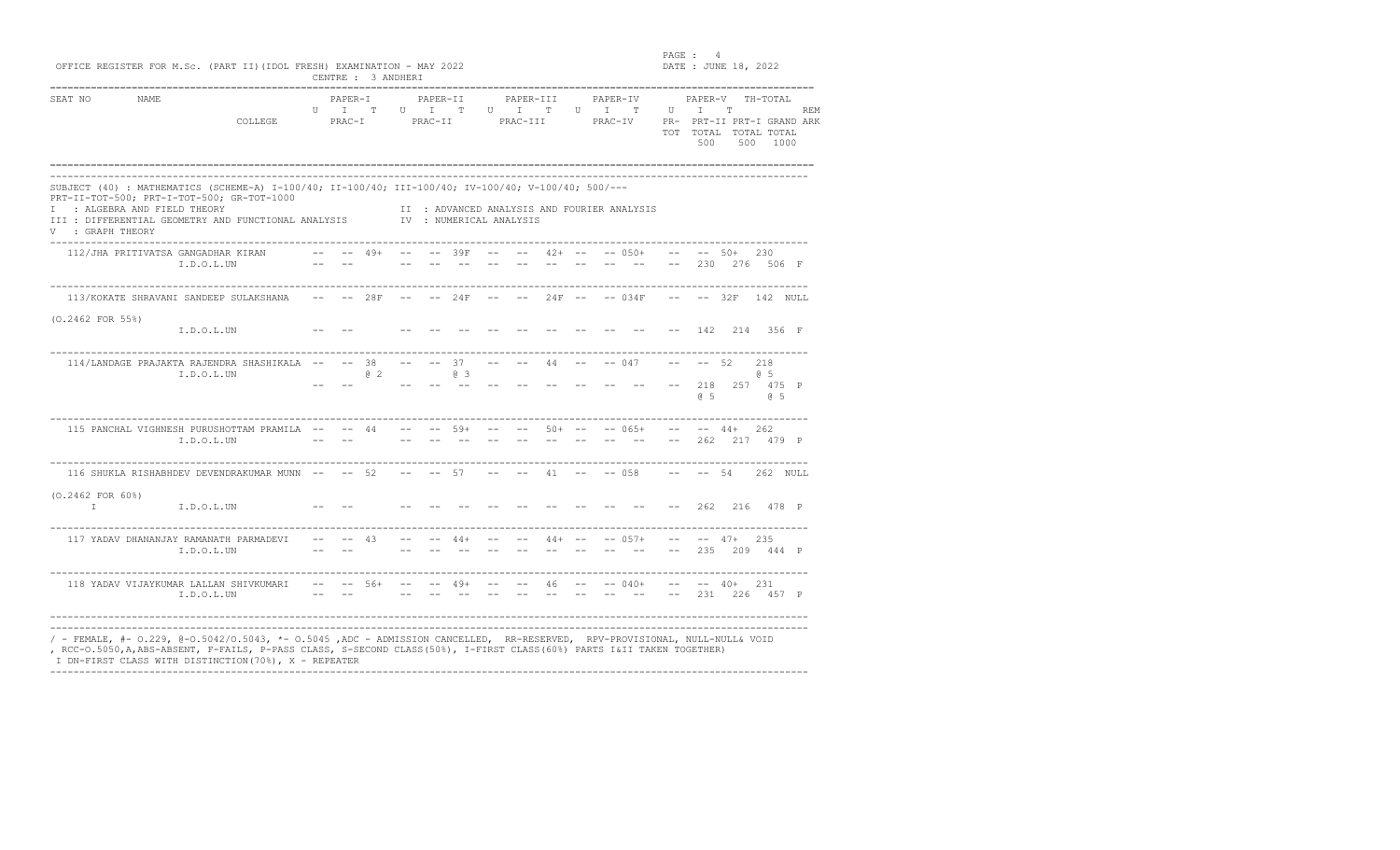|                                                                         | PAGE :            |
|-------------------------------------------------------------------------|-------------------|
| OFFICE REGISTER FOR M.Sc. (PART II) (IDOL FRESH) EXAMINATION - MAY 2022 | DATE: JUNE 18, 20 |

OFFICE REGISTER FOR M.Sc. (PART II)(IDOL FRESH) EXAMINATION - MAY 2022 DATE : JUNE 18, 2022 CENTRE : 3 ANDHERI

| SEAT NO | NAME                                                                                                                      |         | PAPER-T                                                                                                                              |    | PAPER-II |              |  | PAPER-TTT                           |                 |                 | PAPER-TV           |  |                      | PAPER-V        |            | TH-TOTAL                  |            |
|---------|---------------------------------------------------------------------------------------------------------------------------|---------|--------------------------------------------------------------------------------------------------------------------------------------|----|----------|--------------|--|-------------------------------------|-----------------|-----------------|--------------------|--|----------------------|----------------|------------|---------------------------|------------|
|         |                                                                                                                           | COLLEGE | $\begin{array}{ccccccccccccccccc} \text{II} & & \text{T} & & \text{T} & & \text{T} & & \text{II} & & \text{T} \end{array}$<br>PRAC-I |    | PRAC-TT  | $\mathbb{R}$ |  | $\Pi$ $\Pi$ $\Pi$ $\Pi$<br>PRAC-TTT |                 | $\overline{11}$ | $T$ T T<br>PRAC-TV |  | $_{\rm II}$<br>$PR-$ | T              | $^{\circ}$ | PRT-II PRT-I GRAND ARK    | <b>REM</b> |
|         |                                                                                                                           |         |                                                                                                                                      |    |          |              |  |                                     |                 |                 |                    |  | <b>TOT</b>           | TOTAL          |            | TOTAL TOTAL               |            |
|         |                                                                                                                           |         |                                                                                                                                      |    |          |              |  |                                     |                 |                 |                    |  |                      | 500            | 500        | 1000                      |            |
|         |                                                                                                                           |         |                                                                                                                                      |    |          |              |  |                                     |                 |                 |                    |  |                      |                |            |                           |            |
|         | SUBJECT (56) : INFORMATION TECHNOLOGY (SCHEME-A) I-75/30; II-75/30; III-75/30; IV-75/30; 300/---                          |         |                                                                                                                                      |    |          |              |  |                                     |                 |                 |                    |  |                      |                |            |                           |            |
|         | PRACTICALS : I- 50/20; II- 50/20; PROJ -100/40 PR-TOT- --- PRT-II-TOT-500; PRT-I-TOT-500; GR-TOT-1000                     |         |                                                                                                                                      |    |          |              |  |                                     |                 |                 |                    |  |                      |                |            |                           |            |
| ELEE T  | : INTELLIGENT SYSTEMS AND NEURAL NETWORKS AND FUZZYELEE II : MULTIMEDIA SYSTEMS AND CONVERGENCE OF TECHNOLOGIES           |         |                                                                                                                                      |    |          |              |  |                                     |                 |                 |                    |  |                      |                |            |                           |            |
|         | 119 FAHIM AHMED GULAM SABIR OAMRUNNISA                                                                                    |         | $- -$ 40                                                                                                                             |    | $- -$ 46 |              |  | $- --$ 49 $- -046$ $- --$           |                 |                 |                    |  |                      |                | $--$ 181   |                           |            |
|         | $T.D.O.I.$ UN                                                                                                             |         |                                                                                                                                      |    |          |              |  |                                     | $\overline{34}$ |                 |                    |  |                      |                |            | 34 085 153 334 292 626X P |            |
|         |                                                                                                                           |         |                                                                                                                                      |    |          |              |  |                                     |                 |                 |                    |  |                      |                |            |                           |            |
|         | 120 SHAH MOHD KAREEM MOHD SAMIM HAJIRA                                                                                    |         |                                                                                                                                      | 50 |          | 50           |  |                                     | 50<br>35        |                 | $-- 057$           |  |                      |                | 2.62       | 207<br>623X P             |            |
|         | I.D.O.L.UN                                                                                                                |         |                                                                                                                                      |    |          |              |  |                                     |                 |                 |                    |  |                      | 34 085 154 361 |            |                           |            |
|         |                                                                                                                           |         |                                                                                                                                      |    |          |              |  |                                     |                 |                 |                    |  |                      |                |            |                           |            |
|         | / - FEMALE, #- 0.229, @-0.5042/0.5043, *- 0.5045,ADC - ADMISSION CANCELLED, RR-RESERVED, RPV-PROVISIONAL, NULL-NULL& VOID |         |                                                                                                                                      |    |          |              |  |                                     |                 |                 |                    |  |                      |                |            |                           |            |
|         | , RCC-O.5050, A, ABS-ABSENT, F-FAILS, P-PASS CLASS, S-SECOND CLASS (50%), I-FIRST CLASS (60%) PARTS I&II TAKEN TOGETHER)  |         |                                                                                                                                      |    |          |              |  |                                     |                 |                 |                    |  |                      |                |            |                           |            |
|         | I DN-FIRST CLASS WITH DISTINCTION (70%), X - REPEATER                                                                     |         |                                                                                                                                      |    |          |              |  |                                     |                 |                 |                    |  |                      |                |            |                           |            |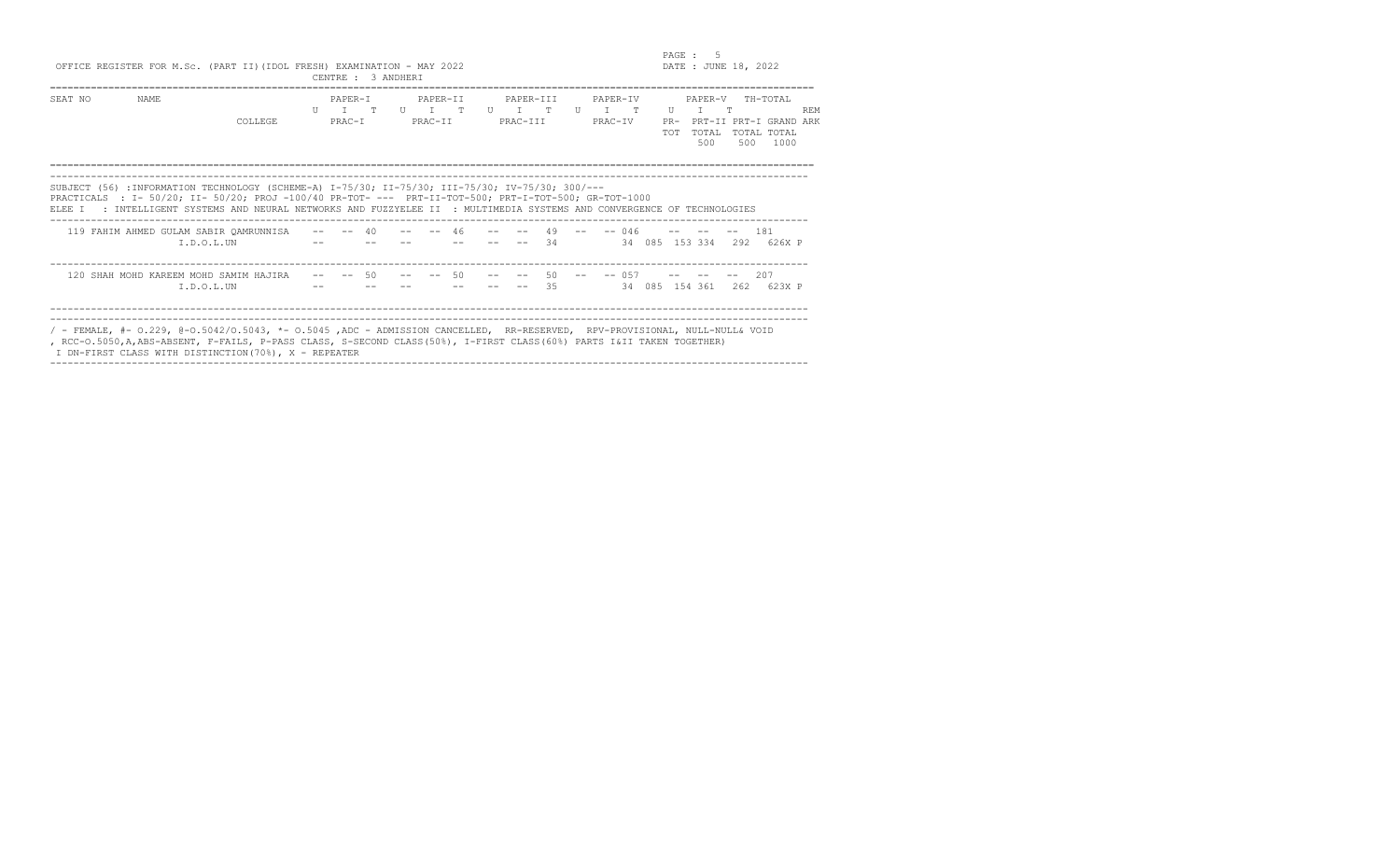| PAGE<br>$\sim$ | n      |              |  |
|----------------|--------|--------------|--|
| DA TE          | : JUNE | ı<br>$\cdot$ |  |

|                  |                                                                          | OFFICE REGISTER FOR M.Sc. (PART II) (IDOL FRESH) EXAMINATION - MAY 2022                                                                                                                                                                                                                                         | CENTRE : 4 GHATKOPAR                                                                                                                          |  |                     |       |                         |            |  |                                             | PAGE :     | DATE : JUNE 18, 2022                                           | 6        |                                 |            |
|------------------|--------------------------------------------------------------------------|-----------------------------------------------------------------------------------------------------------------------------------------------------------------------------------------------------------------------------------------------------------------------------------------------------------------|-----------------------------------------------------------------------------------------------------------------------------------------------|--|---------------------|-------|-------------------------|------------|--|---------------------------------------------|------------|----------------------------------------------------------------|----------|---------------------------------|------------|
| SEAT NO          | NAME.                                                                    | <b>COLLEGE</b>                                                                                                                                                                                                                                                                                                  | PAPER-T<br>$\begin{array}{ccccccccccccccccccccc} \ & U & & \top & & \top & & \ & \ & \ & \ & U & & \top & & \top & & \ \end{array}$<br>PRAC-I |  | PAPER-TT<br>PRAC-TT |       | PAPER-TTT<br>PRAC-TTT   |            |  | PAPER-TV<br>PRAC-TV                         | <b>TOT</b> | PAPER-V<br>$U$ T<br>PR- PRT-II PRT-I GRAND ARK<br>TOTAL<br>500 | T<br>500 | TH-TOTAL<br>TOTAL TOTAL<br>1000 | <b>REM</b> |
| V : GRAPH THEORY | PRT-II-TOT-500; PRT-I-TOT-500; GR-TOT-1000<br>: ALGEBRA AND FIELD THEORY | SUBJECT (40): MATHEMATICS (SCHEME-A) I-100/40; II-100/40; III-100/40; IV-100/40; V-100/40; 500/---<br>III : DIFFERENTIAL GEOMETRY AND FUNCTIONAL ANALYSIS                                                                                                                                                       |                                                                                                                                               |  |                     |       | TV : NUMERICAL ANALYSIS |            |  | II : ADVANCED ANALYSIS AND FOURIER ANALYSIS |            |                                                                |          |                                 |            |
|                  | I.D.O.L.UN                                                               | 121 GUPTA MANGESH SHAILENDRA SIGMA -- -- 49                                                                                                                                                                                                                                                                     |                                                                                                                                               |  |                     | $47+$ |                         | $44 + - -$ |  | $--$ 0.5.5+                                 |            | $-- 54+$<br>249                                                | 282      | 249<br>531 P                    |            |
|                  |                                                                          | / - FEMALE, #- 0.229, @-0.5042/0.5043, *- 0.5045, ADC - ADMISSION CANCELLED, RR-RESERVED, RPV-PROVISIONAL, NULL-NULL& VOID<br>, RCC-O.5050, A, ABS-ABSENT, F-FAILS, P-PASS CLASS, S-SECOND CLASS (50%), I-FIRST CLASS (60%) PARTS I&II TAKEN TOGETHER)<br>I DN-FIRST CLASS WITH DISTINCTION (70%), X - REPEATER |                                                                                                                                               |  |                     |       |                         |            |  |                                             |            |                                                                |          |                                 |            |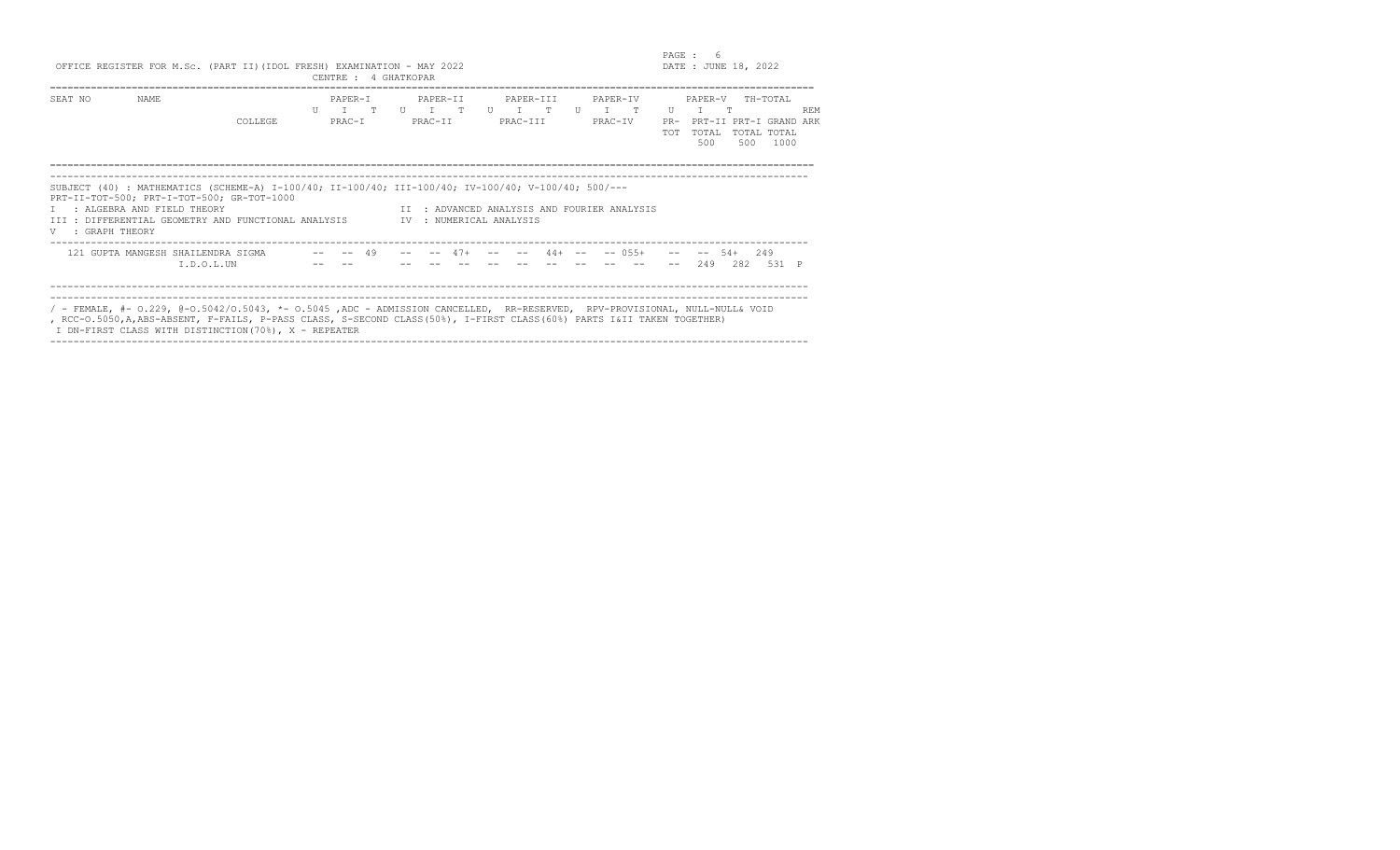en and the set of the set of the set of the set of the set of the set of the set of the set of the set of the set of the set of the set of the set of the set of the set of the set of the set of the set of the set of the se  $DATA: JUNE 18, 2022$ 

| OFFICE REGISTER FOR M.Sc. (PART II) (IDOL FRESH) EXAMINATION - MAY 2022 |  |  |                  |  |
|-------------------------------------------------------------------------|--|--|------------------|--|
|                                                                         |  |  | CENTRE : 5 THANE |  |

| SEAT NO        | NAME                                       |                                                                                                     |   | PAPER-I |                  | PAPER-TT |   | PAPER-TTT                                |                | PAPER-TV |    |       | PAPER-V                |     | ТН-ТОТАІ.           |            |
|----------------|--------------------------------------------|-----------------------------------------------------------------------------------------------------|---|---------|------------------|----------|---|------------------------------------------|----------------|----------|----|-------|------------------------|-----|---------------------|------------|
|                |                                            |                                                                                                     | Π |         | T<br>$_{\rm II}$ |          | H | $^{\circ}$                               | $_{\text{II}}$ |          | T. | U     |                        |     |                     | <b>REM</b> |
|                |                                            | COLLEGE                                                                                             |   | PRAC-I  |                  | PRAC-II  |   | PRAC-III                                 |                | PRAC-TV  |    | $PR-$ | PRT-II PRT-I GRAND ARK |     |                     |            |
|                |                                            |                                                                                                     |   |         |                  |          |   |                                          |                |          |    | TOT   | TOTAL.<br>500          | 500 | TOTAL TOTAL<br>1000 |            |
|                |                                            |                                                                                                     |   |         |                  |          |   |                                          |                |          |    |       |                        |     |                     |            |
|                |                                            |                                                                                                     |   |         |                  |          |   |                                          |                |          |    |       |                        |     |                     |            |
|                | PRT-II-TOT-500; PRT-I-TOT-500; GR-TOT-1000 | SUBJECT (40) : MATHEMATICS (SCHEME-A) I-100/40; II-100/40; III-100/40; IV-100/40; V-100/40; 500/--- |   |         |                  |          |   |                                          |                |          |    |       |                        |     |                     |            |
|                |                                            |                                                                                                     |   |         |                  |          |   |                                          |                |          |    |       |                        |     |                     |            |
|                | : ALGEBRA AND FIELD THEORY                 |                                                                                                     |   |         |                  |          |   | : ADVANCED ANALYSIS AND FOURIER ANALYSIS |                |          |    |       |                        |     |                     |            |
| : GRAPH THEORY |                                            | III : DIFFERENTIAL GEOMETRY AND FUNCTIONAL ANALYSIS                                                 |   |         | TV.              |          |   | : NUMERICAL ANALYSIS                     |                |          |    |       |                        |     |                     |            |

| 123/MOMIN TAODEES MOHD SHAFIQUE PARVEEN<br>I.D.O.L.UN |      | 38F         |                                                                                                                                                                                                                                                                                                                                                                                                                                                                     | $--$ 41E  |  |  | $--- 31F --- 044E$   | $- -$ | and the second state of<br>200 | 46E.<br>274              | 200<br>474 F |  |
|-------------------------------------------------------|------|-------------|---------------------------------------------------------------------------------------------------------------------------------------------------------------------------------------------------------------------------------------------------------------------------------------------------------------------------------------------------------------------------------------------------------------------------------------------------------------------|-----------|--|--|----------------------|-------|--------------------------------|--------------------------|--------------|--|
| 124/PATIL HARSHALA GURUNATH GEETA<br>I.D.O.L.UN       |      | -- -- 2.8F  |                                                                                                                                                                                                                                                                                                                                                                                                                                                                     | -- -- 42E |  |  | -- -- 41+ -- -- 053+ | $- -$ | 208                            | $- -44+$ 208<br>2.71     | 479 F        |  |
| 125/PATIL SMITAL ROHIDAS VRUSHALI<br>I.D.O.L.UN       | $--$ | $--$ 31 $F$ | $\frac{1}{2} \frac{1}{2} \left( \frac{1}{2} \right) \left( \frac{1}{2} \right) \left( \frac{1}{2} \right) \left( \frac{1}{2} \right) \left( \frac{1}{2} \right) \left( \frac{1}{2} \right) \left( \frac{1}{2} \right) \left( \frac{1}{2} \right) \left( \frac{1}{2} \right) \left( \frac{1}{2} \right) \left( \frac{1}{2} \right) \left( \frac{1}{2} \right) \left( \frac{1}{2} \right) \left( \frac{1}{2} \right) \left( \frac{1}{2} \right) \left( \frac{1}{2} \$ | $-- 46+$  |  |  | $--- 45+ --- 047+$   | $- -$ | 219                            | $-- - - 50 + 219$<br>250 | 469 F        |  |

| 126 SHARMA ANIL SHIVSHANKAR SAVITRI                                                                                           |  |  |  |  |  | -- -- 44 -- -- 47 -- -- 52 -- -- 066 -- -- 52  |  | 261 |  |
|-------------------------------------------------------------------------------------------------------------------------------|--|--|--|--|--|------------------------------------------------|--|-----|--|
| $T.D.O.I.$ UN                                                                                                                 |  |  |  |  |  | -- -- -- -- -- -- -- -- -- -- -- 261 212 473 P |  |     |  |
|                                                                                                                               |  |  |  |  |  |                                                |  |     |  |
|                                                                                                                               |  |  |  |  |  |                                                |  |     |  |
| SUBJECT (50) :COMPUTER SCIENCE (SCHEME-A) I-75/30; II-75/30; III-75/30; IV-75/30; 300/---                                     |  |  |  |  |  |                                                |  |     |  |
| PRACTICALS : I- 25/10; II- 25/10; III- 25/10; IV - 25/10; PROJ -100/40 PR-TOT- --- PRT-II-TOT-500; PRT-I-TOT-500; GR-TOT-1000 |  |  |  |  |  |                                                |  |     |  |
| ELEE I : ENTERPRISE NETWORKING & SATELLITE COMMUNICATIONS ELEE II : OPTIMIZATION TECHNIOUES & CUSTOMER RELATIONS MANAG        |  |  |  |  |  |                                                |  |     |  |

| 127 KAJROLKAR SUSHANT SURESH SUNILA<br>T.D.O.T.UN                                                                                                                                                                                                     |  | -- -- 48 -- -- 71 -- -- 64 -- -- 061 -- -- -- 244<br>-- 20 -- 21 -- -- 22 21 070 154 398 353 751 IDn |  |  |  |  |  |  |  |
|-------------------------------------------------------------------------------------------------------------------------------------------------------------------------------------------------------------------------------------------------------|--|------------------------------------------------------------------------------------------------------|--|--|--|--|--|--|--|
| / - FEMALE, #- 0.229, @-0.5042/0.5043, *- 0.5045,ADC - ADMISSION CANCELLED, RR-RESERVED, RPV-PROVISIONAL, NULL-NULL& VOID<br>, RCC-O.5050, A, ABS-ABSENT, F-FAILS, P-PASS CLASS, S-SECOND CLASS (50%), I-FIRST CLASS (60%) PARTS I&II TAKEN TOGETHER) |  |                                                                                                      |  |  |  |  |  |  |  |
| I DN-FIRST CLASS WITH DISTINCTION (70%), X - REPEATER                                                                                                                                                                                                 |  |                                                                                                      |  |  |  |  |  |  |  |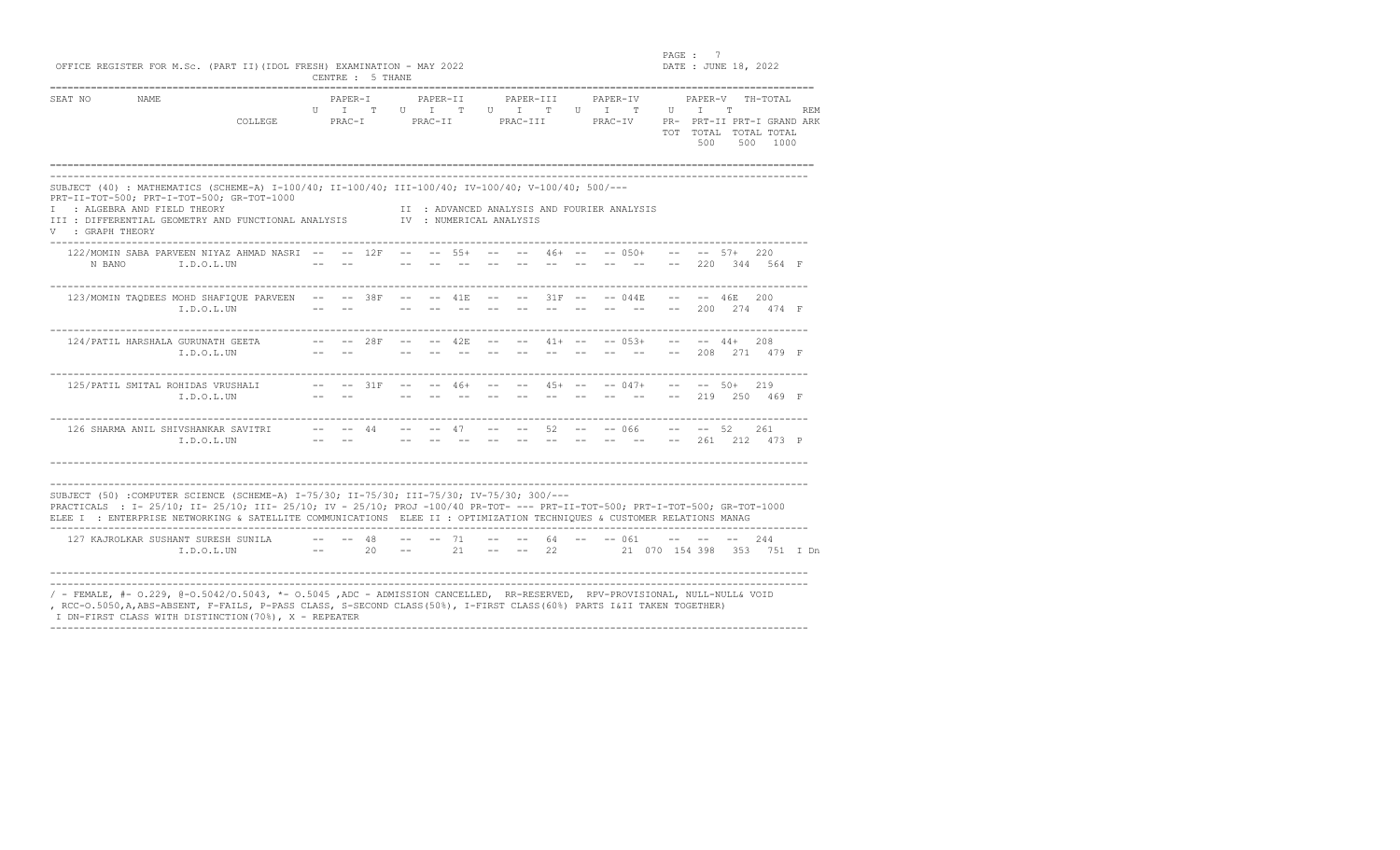| PAGE.           |  |       |
|-----------------|--|-------|
| DATE : JUNE 18, |  | - 2.0 |

PAGE : 8<br>OFFICE REGISTER FOR M.Sc. (PART II)(IDOL FRESH) EXAMINATION - MAY 2022

|                                                                                                |                                                                                                                                                                                                           |  | CENTRE : 5 THANE      |          |                |  |                              |          |  |            |                                    |     |                                                         |            |
|------------------------------------------------------------------------------------------------|-----------------------------------------------------------------------------------------------------------------------------------------------------------------------------------------------------------|--|-----------------------|----------|----------------|--|------------------------------|----------|--|------------|------------------------------------|-----|---------------------------------------------------------|------------|
| SEAT NO<br>NAME.                                                                               |                                                                                                                                                                                                           |  | PAPER-T               | PAPER-TT |                |  | PAPER-TTT                    | PAPER-TV |  |            | PAPER-V                            |     | TH-TOTAL                                                |            |
|                                                                                                | COLLEGE                                                                                                                                                                                                   |  |                       |          | PRAC-I PRAC-II |  | UI TUI TUI TUI T<br>PRAC-III | PRAC-IV  |  | <b>TOT</b> | $\mathbf{U}$ T $\mathbf{T}$<br>500 | 500 | PR- PRT-II PRT-I GRAND ARK<br>TOTAL TOTAL TOTAL<br>1000 | <b>REM</b> |
|                                                                                                | SUBJECT (56) : INFORMATION TECHNOLOGY (SCHEME-A) I-75/30; II-75/30; III-75/30; IV-75/30; 300/---<br>PRACTICALS : I- 50/20; II- 50/20; PROJ -100/40 PR-TOT- --- PRT-II-TOT-500; PRT-I-TOT-500; GR-TOT-1000 |  |                       |          |                |  |                              |          |  |            |                                    |     |                                                         |            |
|                                                                                                | ELEE I : INTELLIGENT SYSTEMS AND NEURAL NETWORKS AND FUZZYELEE II : MULTIMEDIA SYSTEMS AND CONVERGENCE OF TECHNOLOGIES                                                                                    |  |                       |          |                |  |                              |          |  |            |                                    |     |                                                         |            |
| 128/GHEVDE RUTUJA RAJESH SHASHIKALA   -- -- 56   -- -- 56   -- -- 44+ -- -- 043   -- -- -- 199 | I.D.O.L.UN                                                                                                                                                                                                |  |                       |          |                |  |                              |          |  |            |                                    |     | -- -- -- -- -- -- 41+ 40+ 068+ 149 348 325 673 P        |            |
| INDHU                                                                                          | 129 MISHRA SHRAVAN KUMAR KRISHNA KUMAR S -- -- 32+ -- -- 43+ -- -- 45+ -- -- 035+ -- -- -- 155<br>I.D.O.L.UN                                                                                              |  | www.communication.com |          |                |  |                              |          |  |            |                                    |     | -- -- 00F 00 060 060 215 368 583 F                      |            |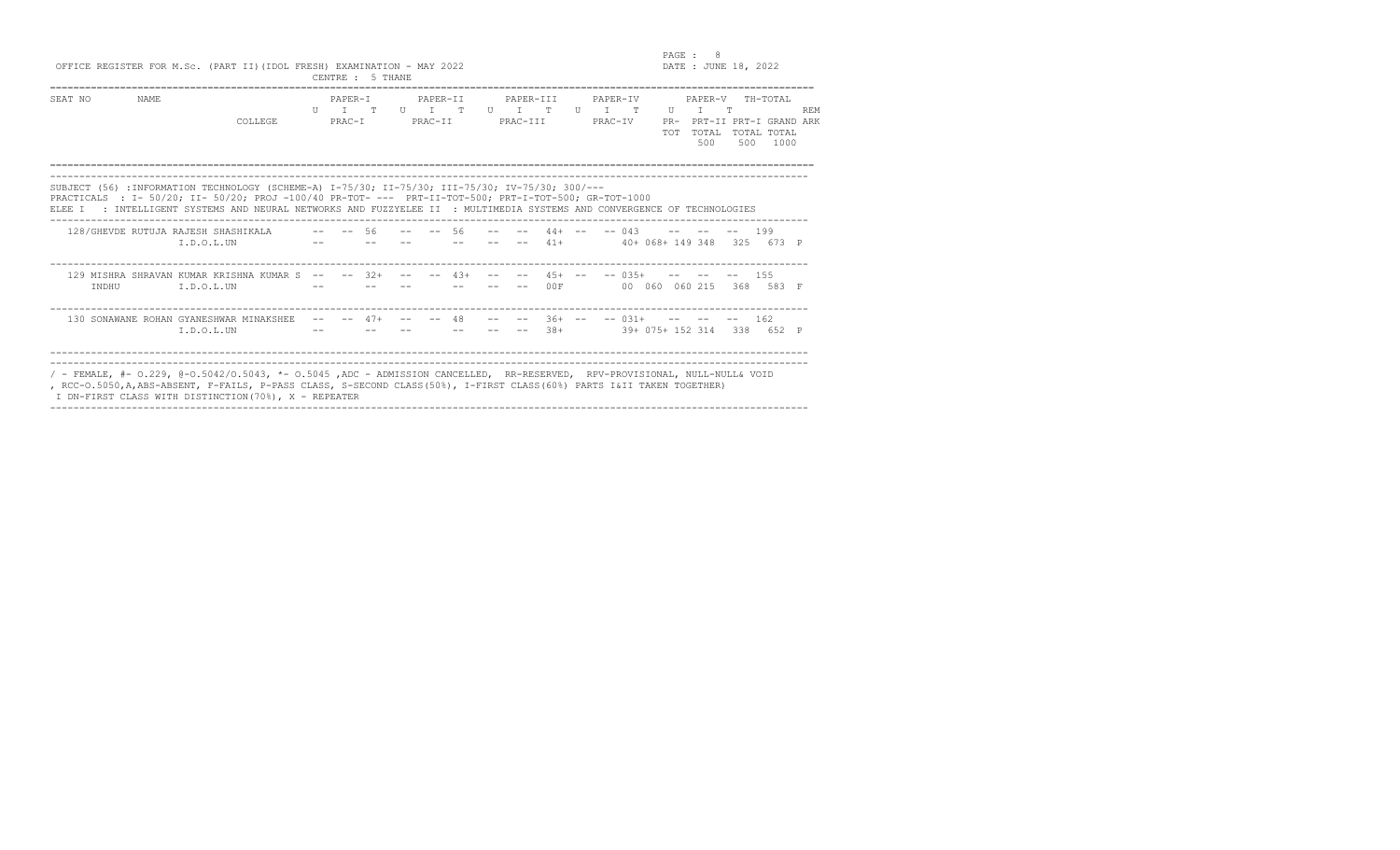en and the set of the set of the set of the set of the set of the set of the set of the set of the set of the set of the set of the set of the set of the set of the set of the set of the set of the set of the set of the se

OFFICE REGISTER FOR M.Sc. (PART II)(IDOL FRESH) EXAMINATION - MAY 2022 DATE : JUNE 18, 2022

|                       | viilus novivion lyn n.wy. (lint il) (lpvo lnovn) ominilinilon - imi avaa                                                                                                                                                                                        |    | CENTRE : 6 ULHASNAGAR  |              |          |                     |                    |         |                       |              |                                    |                                             |                 |                              |     |                                                                      |            |
|-----------------------|-----------------------------------------------------------------------------------------------------------------------------------------------------------------------------------------------------------------------------------------------------------------|----|------------------------|--------------|----------|---------------------|--------------------|---------|-----------------------|--------------|------------------------------------|---------------------------------------------|-----------------|------------------------------|-----|----------------------------------------------------------------------|------------|
| SEAT NO               | <b>NAME</b><br>COLLEGE                                                                                                                                                                                                                                          | II | PAPER-T<br>T<br>PRAC-I | $\mathbb{R}$ | $II$ $T$ | PAPER-TT<br>PRAC-II | $\mathbb{R}$       | $U$ $T$ | PAPER-III<br>PRAC-TTT | $\mathbb{R}$ | PAPER-TV<br>$U$ $T$ $T$<br>PRAC-IV |                                             | U<br><b>TOT</b> | PAPER-V<br>T<br>TOTAL<br>500 | T   | TH-TOTAL<br>PR- PRT-II PRT-I GRAND ARK<br>TOTAL TOTAL<br>500<br>1000 | <b>REM</b> |
| T<br>V : GRAPH THEORY | SUBJECT (40) : MATHEMATICS (SCHEME-A) I-100/40; II-100/40; III-100/40; IV-100/40; V-100/40; 500/---<br>PRT-II-TOT-500; PRT-I-TOT-500; GR-TOT-1000<br>: ALGEBRA AND FIELD THEORY<br>III : DIFFERENTIAL GEOMETRY AND FUNCTIONAL ANALYSIS TWO : NUMERICAL ANALYSIS |    |                        |              |          |                     |                    |         |                       |              |                                    | II : ADVANCED ANALYSIS AND FOURIER ANALYSIS |                 |                              |     |                                                                      |            |
|                       | 131/DESALE SHUBHANGI CHIMAJI JIJABAI -- -- 26F -- -- 23F -- -- 21F -- -- 021F<br>I.D.O.L.UN                                                                                                                                                                     |    |                        |              |          |                     |                    |         |                       |              |                                    |                                             |                 | $-- 23F$                     |     | 114<br>114 251 365 F                                                 |            |
|                       | 132/RAI SHWETA SUBHASHCHANDRA USHA -- -- 45                                                                                                                                                                                                                     |    |                        |              |          | $-- 62$             |                    |         |                       |              |                                    | $- --$ 47 $--$ 0.69 $--$ 60                 |                 |                              |     | 283 NULL                                                             |            |
| $(0.2462$ FOR $60\$ ) | I.D.O.L.UN                                                                                                                                                                                                                                                      |    |                        |              |          |                     |                    |         |                       |              |                                    |                                             |                 | 283                          |     | 2.58 541 S                                                           |            |
|                       | 133 SONI CHANDANKUMAR RAJKUMAR SAROJ<br>I.D.O.L.UN                                                                                                                                                                                                              |    |                        | 41           |          |                     | $-- 36$<br>$\star$ |         |                       | 52.          |                                    | $-- - - 071$                                | $\sim$ $-$      | $-- 57$<br>257               | 230 | 2.57<br>487X P                                                       |            |

---------------------------------------------------------------------------------------------------------------------------------- 134 TUNGAR VIVEK VILAS JAYSHREE -- -- 53+ -- -- 55+ -- -- 47 -- -- 061+ -- -- 56+ 272<br>I.D.O.L.UN -- -- -- -- -- -- -- -- -- -- -- -- 272 270 542 P ---------------------------------------------------------------------------------------------------------------------------------- ---------------------------------------------------------------------------------------------------------------------------------- / - FEMALE, #- O.229, @-O.5042/O.5043, \*- O.5045 ,ADC - ADMISSION CANCELLED, RR-RESERVED, RPV-PROVISIONAL, NULL-NULL& VOID , RCC-O.5050,A,ABS-ABSENT, F-FAILS, P-PASS CLASS, S-SECOND CLASS(50%), I-FIRST CLASS(60%) PARTS I&II TAKEN TOGETHER)

----------------------------------------------------------------------------------------------------------------------------------

I DN-FIRST CLASS WITH DISTINCTION(70%), X - REPEATER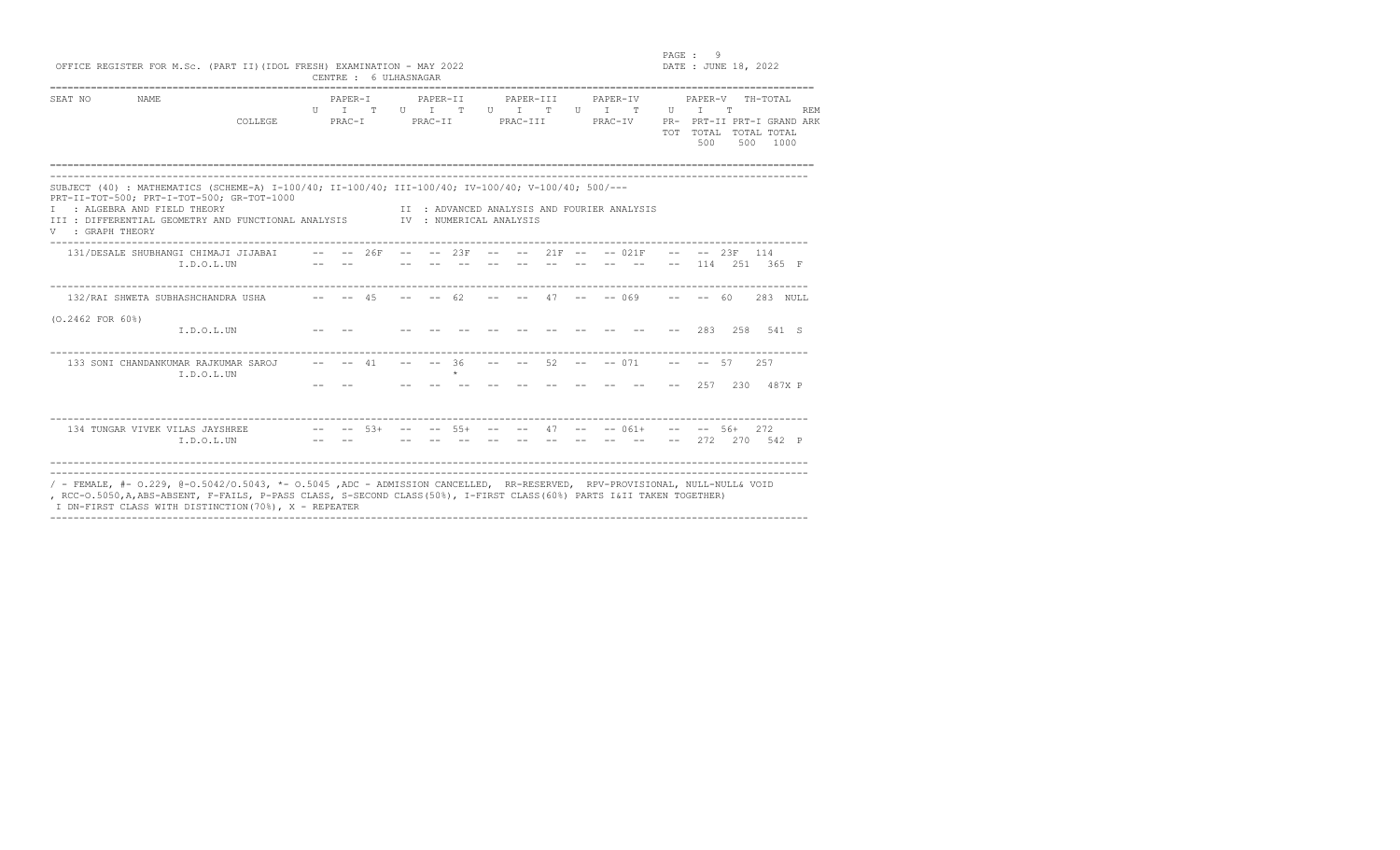end the state of the state of the state of the state of the state of the state of the state of the state of the state of the state of the state of the state of the state of the state of the state of the state of the state  $DATE: JUNE 18, 2022$ 

| OFFICE REGISTER FOR M.Sc. (PART II) (IDOL FRESH) EXAMINATION - MAY 2022 |  |  |  |  |  |                      |  |
|-------------------------------------------------------------------------|--|--|--|--|--|----------------------|--|
|                                                                         |  |  |  |  |  | CENTRE : 7 RATNAGIRI |  |

|                  |                                                                                                                                                                                                                                                                                                                 |                |     | CENINE I NAINAGIN |  |                         |  |          |           |         |                                             |              |              |            |                                               |            |
|------------------|-----------------------------------------------------------------------------------------------------------------------------------------------------------------------------------------------------------------------------------------------------------------------------------------------------------------|----------------|-----|-------------------|--|-------------------------|--|----------|-----------|---------|---------------------------------------------|--------------|--------------|------------|-----------------------------------------------|------------|
| SEAT NO          | NAME                                                                                                                                                                                                                                                                                                            |                |     | PAPER-T           |  | PAPER-TT                |  |          | PAPER-III |         | PAPER-IV                                    |              | PAPER-V      |            | ТН-ТОТАІ.                                     |            |
|                  |                                                                                                                                                                                                                                                                                                                 |                | TT. | T T U T T         |  |                         |  |          |           |         |                                             | $\mathbf{H}$ | T            | $^{\circ}$ |                                               | <b>REM</b> |
|                  |                                                                                                                                                                                                                                                                                                                 | <b>COLLEGE</b> |     | PRAC-T            |  | PRAC-TT                 |  | PRAC-TTT |           | PRAC-TV |                                             | $PR-$<br>TOT | TOTAL<br>500 | 500        | PRT-II PRT-I GRAND ARK<br>TOTAL TOTAL<br>1000 |            |
| V : GRAPH THEORY | SUBJECT (40) : MATHEMATICS (SCHEME-A) I-100/40; II-100/40; III-100/40; IV-100/40; V-100/40; 500/---<br>PRT-II-TOT-500; PRT-I-TOT-500; GR-TOT-1000<br>I : ALGEBRA AND FIELD THEORY<br>III : DIFFERENTIAL GEOMETRY AND FUNCTIONAL ANALYSIS                                                                        |                |     |                   |  | TV : NUMERICAL ANALYSIS |  |          |           |         | IT : ADVANCED ANALYSIS AND FOURIER ANALYSIS |              |              |            |                                               |            |
|                  |                                                                                                                                                                                                                                                                                                                 |                |     |                   |  |                         |  |          |           |         |                                             |              |              |            |                                               |            |
|                  | 135/PHANSOPKAR SHRADDHA ANANT PALLAVI -- -- 42+<br>$T.D.O.T.$ UN                                                                                                                                                                                                                                                |                |     |                   |  |                         |  |          |           |         | $--$ 04.5+                                  |              | 231          | 56+        | 231<br>256 487 P                              |            |
|                  | / - FEMALE, #- 0.229, @-0.5042/0.5043, *- 0.5045, ADC - ADMISSION CANCELLED, RR-RESERVED, RPV-PROVISIONAL, NULL-NULL& VOID<br>, RCC-O.5050, A, ABS-ABSENT, F-FAILS, P-PASS CLASS, S-SECOND CLASS (50%), I-FIRST CLASS (60%) PARTS I&II TAKEN TOGETHER)<br>I DN-FIRST CLASS WITH DISTINCTION (70%), X - REPEATER |                |     |                   |  |                         |  |          |           |         |                                             |              |              |            |                                               |            |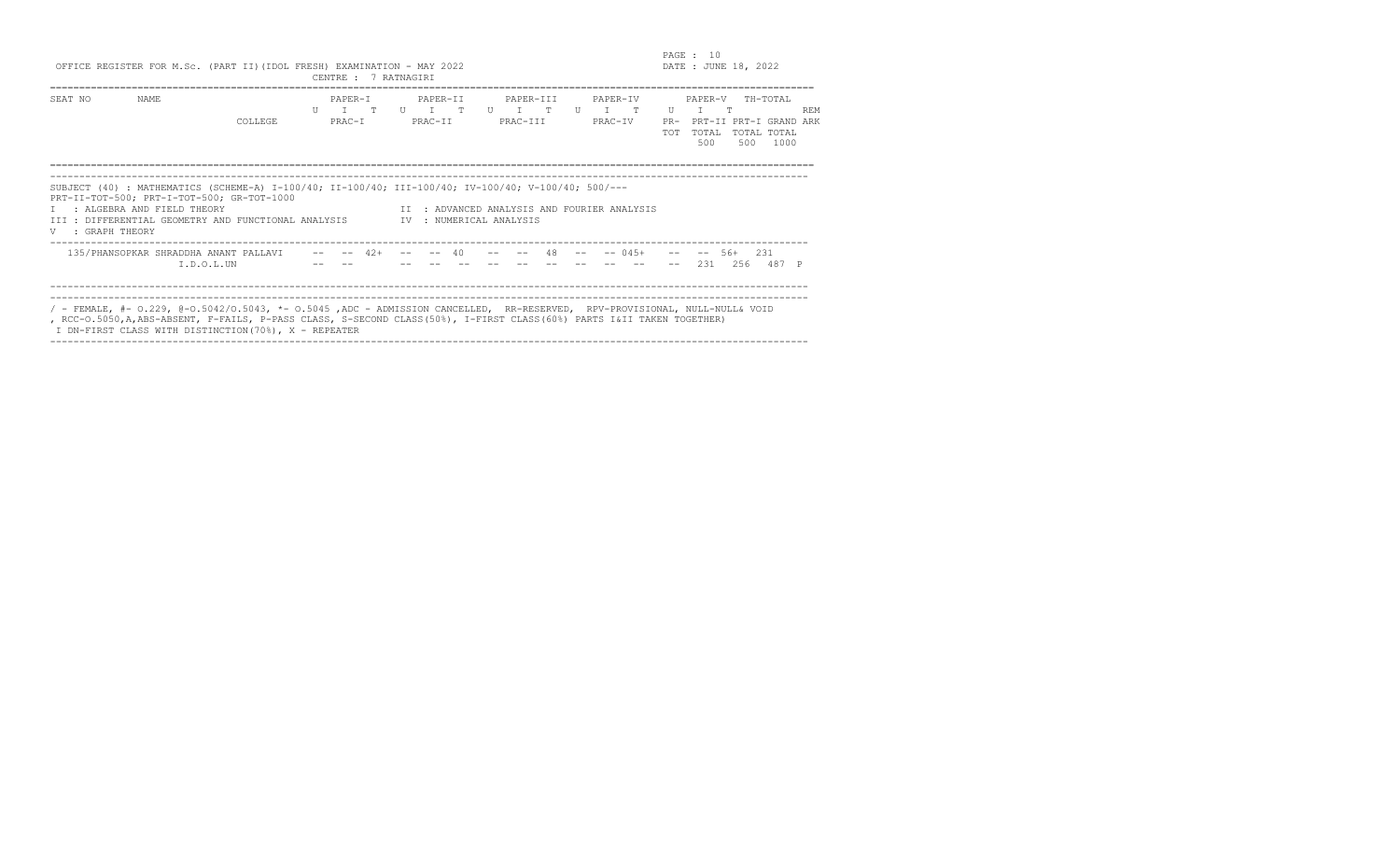## PAGE : 11<br>
OFFICE REGISTER FOR M.Sc. (PART II)(IDOL FRESH) EXAMINATION - MAY 2022<br>
CENTRE : 8 VIDYANAGRI

|                |                                                                                                                                                  |         |         |    | $\cup$ $\cup$ $\bot$ $\bot$ $\bot$ $\cup$ $\bot$ $\cup$ $\bot$ $\cup$ $\bot$ |          |   |                      |   |          |                                          |                     |               |                               |                     |            |
|----------------|--------------------------------------------------------------------------------------------------------------------------------------------------|---------|---------|----|------------------------------------------------------------------------------|----------|---|----------------------|---|----------|------------------------------------------|---------------------|---------------|-------------------------------|---------------------|------------|
|                |                                                                                                                                                  |         |         |    |                                                                              |          |   |                      |   |          |                                          |                     |               |                               |                     |            |
| SEAT NO        | <b>NAME</b>                                                                                                                                      |         | PAPER-T |    |                                                                              | PAPER-TT |   | PAPER-TTT            |   | PAPER-TV |                                          |                     | PAPER-V       |                               | TH-TOTAI,           |            |
|                |                                                                                                                                                  |         | U       | T. | H                                                                            |          | T |                      | H |          | T.                                       | U                   |               | m                             |                     | <b>REM</b> |
|                |                                                                                                                                                  | COLLEGE | PRAC-T  |    |                                                                              | PRAC-TT  |   | PRAC-TTT             |   | PRAC-TV  |                                          | $PR-$<br><b>TOT</b> | TOTAL.<br>500 | PRT-II PRT-I GRAND ARK<br>500 | TOTAL TOTAL<br>1000 |            |
|                |                                                                                                                                                  |         |         |    |                                                                              |          |   |                      |   |          |                                          |                     |               |                               |                     |            |
|                | SUBJECT (40): MATHEMATICS (SCHEME-A) I-100/40; II-100/40; III-100/40; IV-100/40; V-100/40; 500/---<br>PRT-II-TOT-500; PRT-I-TOT-500; GR-TOT-1000 |         |         |    |                                                                              |          |   |                      |   |          |                                          |                     |               |                               |                     |            |
| : GRAPH THEORY | : ALGEBRA AND FIELD THEORY<br>TIT : DIFFERENTIAL GEOMETRY AND FUNCTIONAL ANALYSIS                                                                |         |         |    | TV                                                                           |          |   | : NUMERICAL ANALYSIS |   |          | : ADVANCED ANALYSIS AND FOURTER ANALYSIS |                     |               |                               |                     |            |

| 136/JETTY SOMA KASHINATH ANUVA<br>I.D.O.L.UN                                                                                                                                                                                                       | $ -$ | $4.3+$      |                   | $- -$ | $4.5+$   | $- -$             |       |  | $--$ 37F $- --$ 0.51E | 212 | $-- - - 36F$ 212<br>246  | 458 F |  |
|----------------------------------------------------------------------------------------------------------------------------------------------------------------------------------------------------------------------------------------------------|------|-------------|-------------------|-------|----------|-------------------|-------|--|-----------------------|-----|--------------------------|-------|--|
| 137/KAPDIYA HEENA RASHID NASRIN<br>I.D.O.L.UN                                                                                                                                                                                                      |      | $--$ 31 $F$ | $\qquad \qquad -$ |       | $-- 40+$ | $\qquad \qquad -$ | $- -$ |  | $46+ - - - - 045+$    | 215 | $- --$ 5.3+ 2.15<br>2.64 | 479 F |  |
| 138 VEDGA NILESH GANPAT KALPANA<br>I.D.O.L.UN                                                                                                                                                                                                      |      | 41          |                   | $- -$ | 40       |                   |       |  | $40+$ -- -- 045+      | 214 | $- -48+$ 214<br>267      | 481 P |  |
| / - FEMALE, #- 0.229, @-0.5042/0.5043, *- 0.5045 ,ADC - ADMISSION CANCELLED, RR-RESERVED, RPV-PROVISIONAL, NULL-NULL& VOID<br>, RCC-O.5050,A,ABS-ABSENT, F-FAILS, P-PASS CLASS, S-SECOND CLASS(50%), I-FIRST CLASS(60%) PARTS I&II TAKEN TOGETHER) |      |             |                   |       |          |                   |       |  |                       |     |                          |       |  |

I DN-FIRST CLASS WITH DISTINCTION(70%), X - REPEATER ----------------------------------------------------------------------------------------------------------------------------------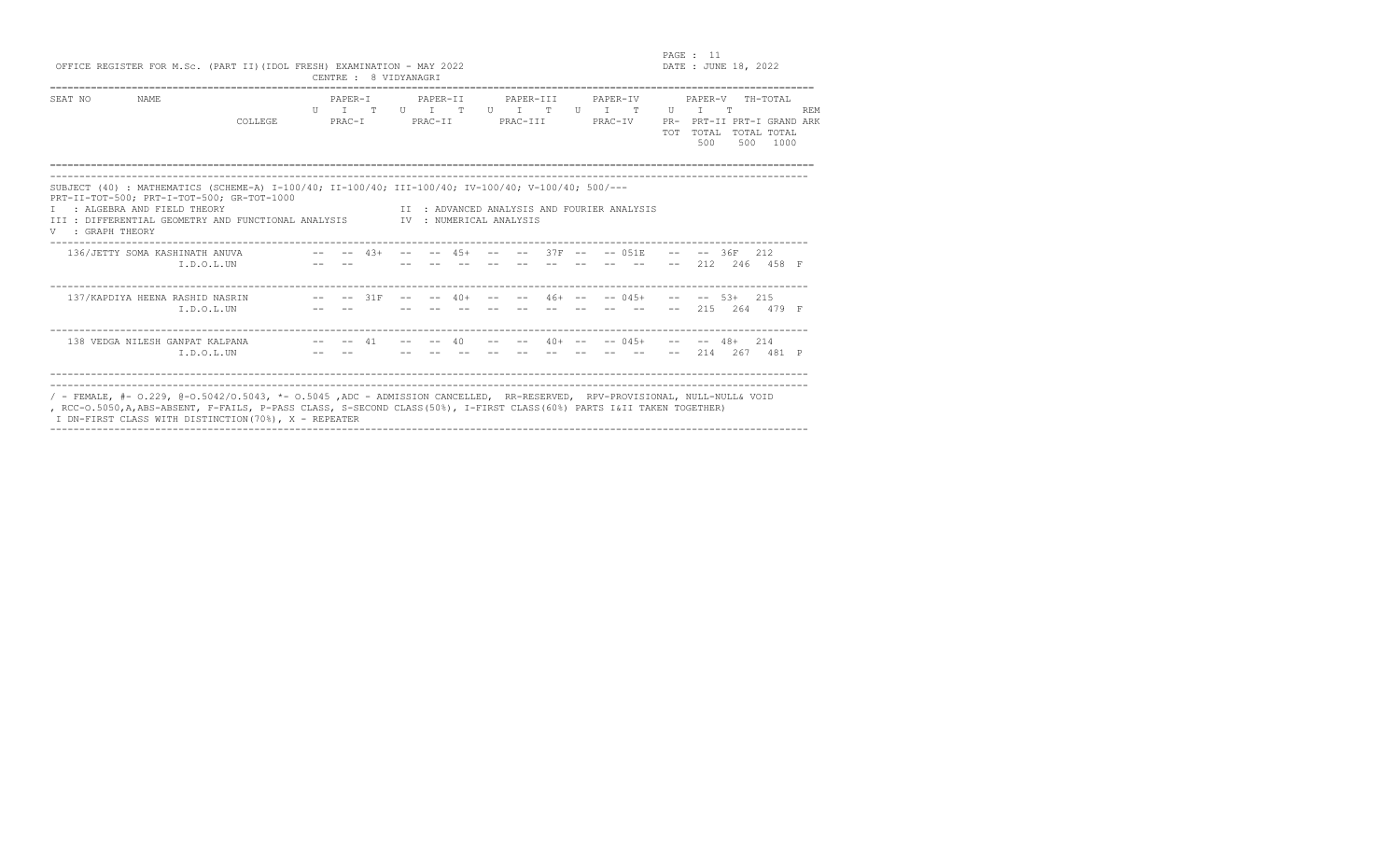## PAGE : 12<br>OFFICE REGISTER FOR M.Sc. (PART II)(IDOL FRESH) EXAMINATION - MAY 2022

|                       |                                                                                                                                                                                                                                        | viilus novivion lyn n.wy. (lint il) (lyvo litovn) oninilmilevn - inil 2022 | CENTRE : 11 CHIPLUN                                    |       |                     |              |                         |           |           |                 |                              |                                             |                  |                         | $D111L$ . CONE IC, $E0LL$ |                                                               |            |
|-----------------------|----------------------------------------------------------------------------------------------------------------------------------------------------------------------------------------------------------------------------------------|----------------------------------------------------------------------------|--------------------------------------------------------|-------|---------------------|--------------|-------------------------|-----------|-----------|-----------------|------------------------------|---------------------------------------------|------------------|-------------------------|---------------------------|---------------------------------------------------------------|------------|
| SEAT NO               | NAME                                                                                                                                                                                                                                   | COLLEGE                                                                    | PAPER-T<br>$\Pi$ $\top$ $\Pi$ $\Pi$ $\Pi$<br>$PRACT-I$ |       | PAPER-II<br>PRAC-II | $\mathbb{T}$ | $U$ $T$ $T$<br>PRAC-III | PAPER-TTT |           | $\overline{11}$ | PAPER-TV<br>$T$ T<br>PRAC-IV |                                             | TT<br><b>TOT</b> | PAPER-V<br>TOTAL<br>500 | 500                       | TH-TOTAL<br>PR- PRT-II PRT-I GRAND ARK<br>TOTAL TOTAL<br>1000 | <b>REM</b> |
| T<br>V : GRAPH THEORY | SUBJECT (40) : MATHEMATICS (SCHEME-A) I-100/40; II-100/40; III-100/40; IV-100/40; V-100/40; 500/---<br>PRT-II-TOT-500; PRT-I-TOT-500; GR-TOT-1000<br>: ALGEBRA AND FIELD THEORY<br>III : DIFFERENTIAL GEOMETRY AND FUNCTIONAL ANALYSIS |                                                                            |                                                        |       |                     |              | IV : NUMERICAL ANALYSIS |           |           |                 |                              | IT : ADVANCED ANALYSIS AND FOURIER ANALYSIS |                  |                         |                           |                                                               |            |
| SHRI                  | 139/KATDARE GAYATRI CHANDRASHEKHAR DHANA -- -- 34F<br>I.D.O.L.UN                                                                                                                                                                       |                                                                            |                                                        | $- -$ | $- -$               | 46E          |                         |           | $47F - -$ |                 |                              | $-- 061E$                                   |                  | 229                     | 41 E<br>326               | 229<br>555 F                                                  |            |
|                       | 140/RANE KOMAL ANURAG AMITA<br>I.D.O.L.UN                                                                                                                                                                                              | $--$ 35F                                                                   |                                                        |       |                     | $--36F$      |                         |           | $50F - -$ |                 |                              | $-- 069F.$                                  |                  | $--$ 53 $E$<br>243      | 251                       | 243<br>494 F                                                  |            |
|                       |                                                                                                                                                                                                                                        |                                                                            |                                                        |       |                     |              |                         |           |           |                 |                              |                                             |                  |                         |                           |                                                               |            |

---------------------------------------------------------------------------------------------------------------------------------- / - FEMALE, #- O.229, @-O.5042/O.5043, \*- O.5045 ,ADC - ADMISSION CANCELLED, RR-RESERVED, RPV-PROVISIONAL, NULL-NULL& VOID , RCC-O.5050,A,ABS-ABSENT, F-FAILS, P-PASS CLASS, S-SECOND CLASS(50%), I-FIRST CLASS(60%) PARTS I&II TAKEN TOGETHER) I DN-FIRST CLASS WITH DISTINCTION(70%), X - REPEATER ----------------------------------------------------------------------------------------------------------------------------------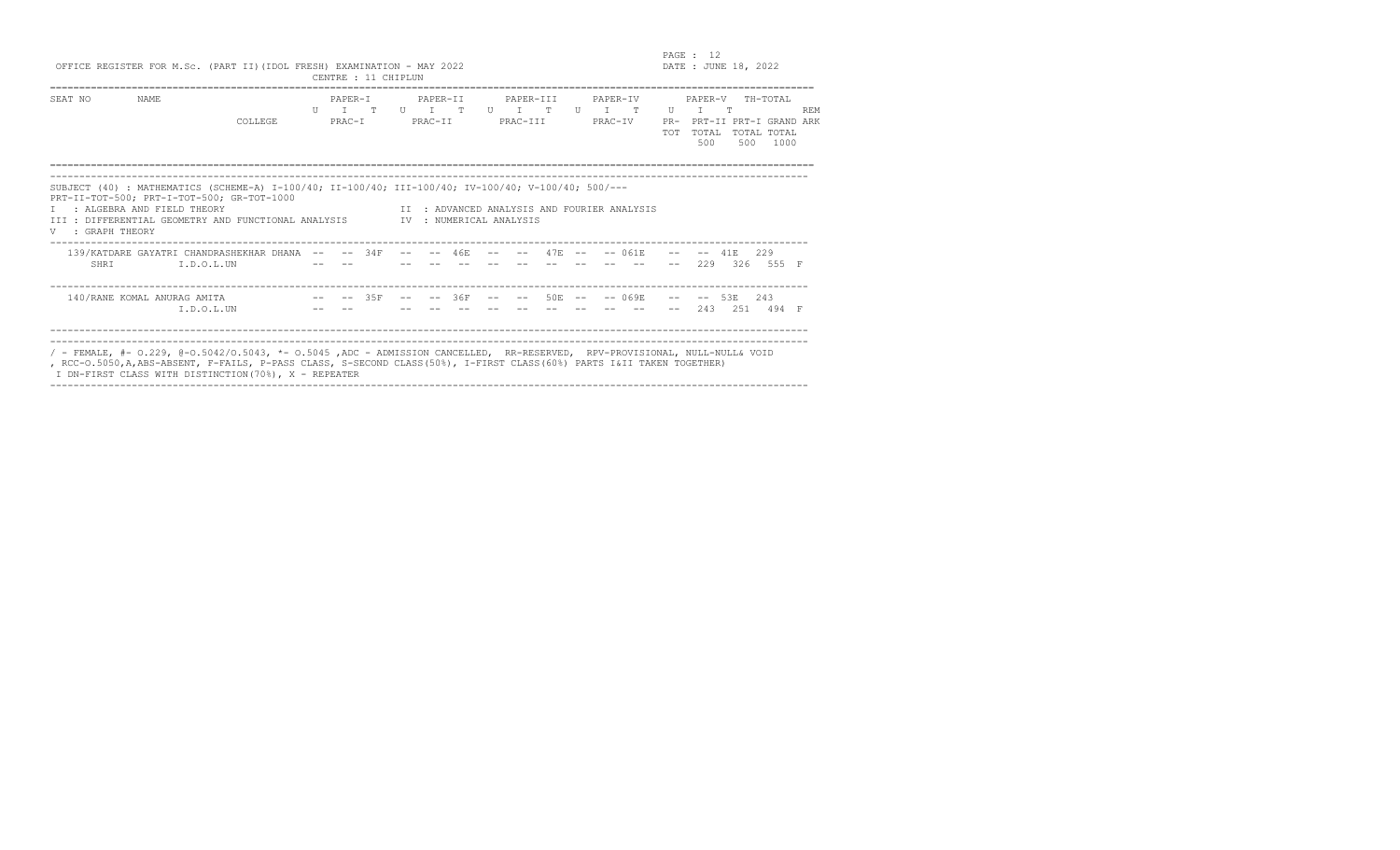en and the set of the set of the set of the set of the set of the set of the set of the set of the set of the set of the set of the set of the set of the set of the set of the set of the set of the set of the set of the se  $DATA: JUNE 18, 2022$ 

| OFFICE REGISTER FOR M.Sc. (PART II) (IDOL FRESH) EXAMINATION - MAY 2022 |  |  |                     |  |  |
|-------------------------------------------------------------------------|--|--|---------------------|--|--|
|                                                                         |  |  | CENTRE : 12 KHOPOLI |  |  |

|                                    |                                                                                                                                                                                                                                    |         |    | CENTRE : 12 KHOPOLI |            |              |                          |          |                      |                                       |               |              |                          |                                             |                   |                         |     |                                                           |              |
|------------------------------------|------------------------------------------------------------------------------------------------------------------------------------------------------------------------------------------------------------------------------------|---------|----|---------------------|------------|--------------|--------------------------|----------|----------------------|---------------------------------------|---------------|--------------|--------------------------|---------------------------------------------|-------------------|-------------------------|-----|-----------------------------------------------------------|--------------|
| SEAT NO                            | NAME                                                                                                                                                                                                                               | COLLEGE | TΤ | PAPER-I<br>PRAC-I   | $^{\circ}$ | $\mathbf{H}$ | PAPER-II<br>T<br>PRAC-II | T        |                      | PAPER-III<br>$\mathbb{T}$<br>PRAC-III | T             | $\mathbf{H}$ | PAPER-IV<br>T<br>PRAC-IV | $\mathbb{T}$                                | U<br>$PR-$<br>TOT | PAPER-V<br>TOTAL<br>500 | 500 | TH-TOTAL<br>PRT-II PRT-I GRAND ARK<br>TOTAL TOTAL<br>1000 | <b>REM</b>   |
| <b>TTT</b><br>: GRAPH THEORY<br>V. | SUBJECT (40) : MATHEMATICS (SCHEME-A) I-100/40; II-100/40; III-100/40; IV-100/40; V-100/40; 500/---<br>PRT-II-TOT-500; PRT-I-TOT-500; GR-TOT-1000<br>: ALGEBRA AND FIELD THEORY<br>: DIFFERENTIAL GEOMETRY AND FUNCTIONAL ANALYSIS |         |    |                     |            | TV –         |                          |          | : NUMERICAL ANALYSIS |                                       |               |              |                          | II : ADVANCED ANALYSIS AND FOURIER ANALYSIS |                   |                         |     |                                                           |              |
|                                    | 141/PATIL POOJA SURESH SATUBAI<br>I.D.O.L.UN                                                                                                                                                                                       |         |    | $-- - - - 35F$      |            | $- -$        |                          | $--$ 48+ |                      |                                       | $--$ 41+ $--$ |              |                          | $-- 049+$                                   | $-  \,$           | $- - 44+$<br>217        | 263 | 217<br>480 F                                              |              |
|                                    | 142 YADAV RAMMILAN DILDAR BASUDHI<br>I.D.O.L.UN                                                                                                                                                                                    |         |    | $- -$               | 41         |              | $- -$                    | $58+$    |                      |                                       | $52+ - -$     |              |                          | $-- 0.58+$                                  | $- -$<br>$- -$    | $-- 51+$<br>260         | 259 | 260<br>519                                                | $\mathbb{P}$ |

---------------------------------------------------------------------------------------------------------------------------------- ---------------------------------------------------------------------------------------------------------------------------------- / - FEMALE, #- O.229, @-O.5042/O.5043, \*- O.5045 ,ADC - ADMISSION CANCELLED, RR-RESERVED, RPV-PROVISIONAL, NULL-NULL& VOID , RCC-O.5050,A,ABS-ABSENT, F-FAILS, P-PASS CLASS, S-SECOND CLASS(50%), I-FIRST CLASS(60%) PARTS I&II TAKEN TOGETHER)

I DN-FIRST CLASS WITH DISTINCTION(70%), X - REPEATER ----------------------------------------------------------------------------------------------------------------------------------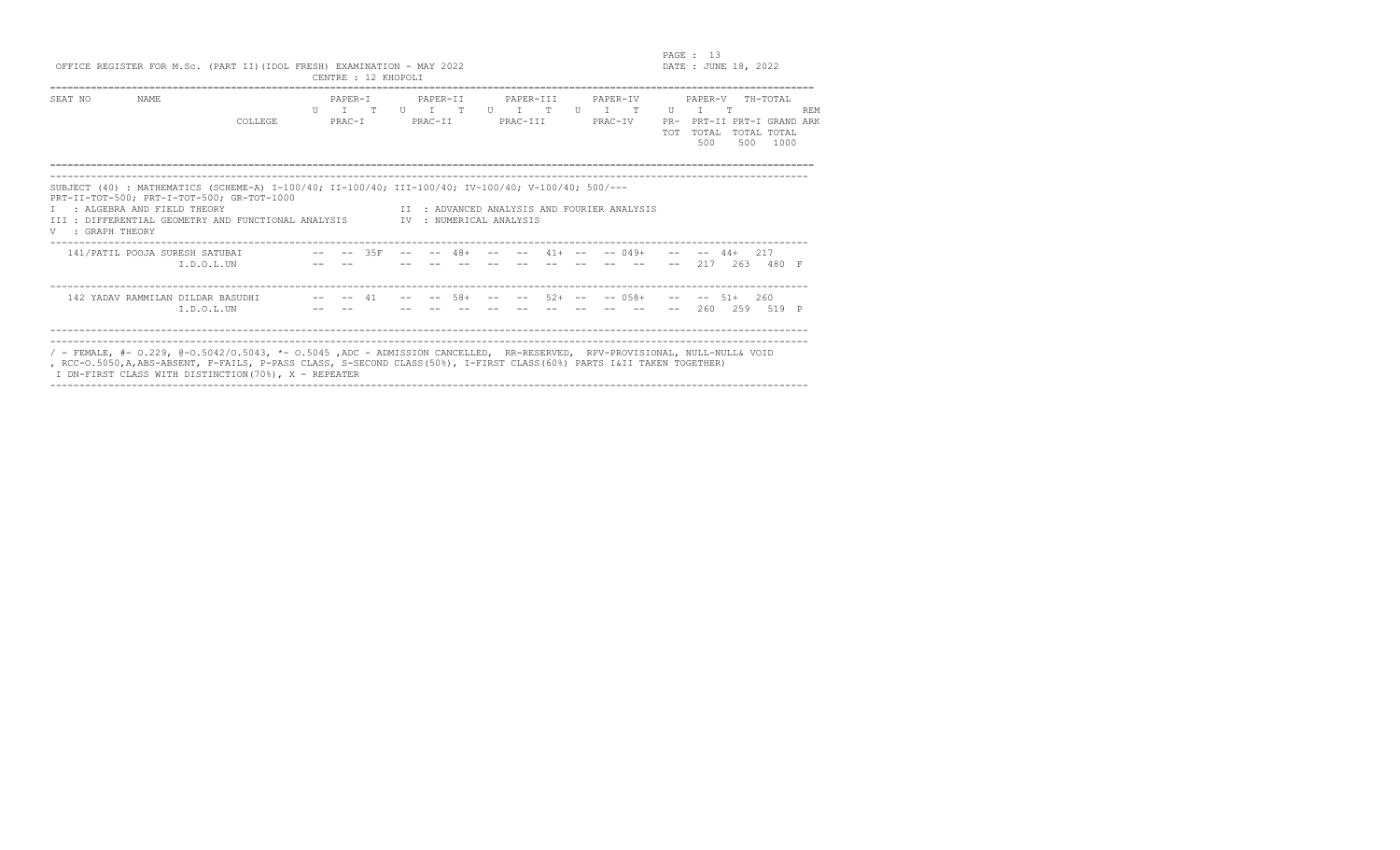PAGE : 14  $DATA: JUNE 18, 2022$ 

| OFFICE REGISTER FOR M.Sc. (PART II) (IDOL FRESH) EXAMINATION - MAY 2022 |  |  |  |                        |  |  |  |  |
|-------------------------------------------------------------------------|--|--|--|------------------------|--|--|--|--|
|                                                                         |  |  |  | CENTRE : 13 NEW PANVEL |  |  |  |  |

| SEAT NO                                          | NAME. | COLLEGE COMM                                                                                                                                                                                                                                                                                                                                                                            | $PAPER-T$<br>UT TUITUITTUITTUITT<br>PRAC-I PRAC-II PRAC-III PRAC-IV            |  | PAPER-TT |                                       | PAPER-TTT PAPER-TV                          |  |  |  | PAPER-V<br>500 | 500 | TH-TOTAL<br>PR- PRT-II PRT-I GRAND ARK<br>TOT TOTAL TOTAL TOTAL<br>1000        | <b>REM</b> |
|--------------------------------------------------|-------|-----------------------------------------------------------------------------------------------------------------------------------------------------------------------------------------------------------------------------------------------------------------------------------------------------------------------------------------------------------------------------------------|--------------------------------------------------------------------------------|--|----------|---------------------------------------|---------------------------------------------|--|--|--|----------------|-----|--------------------------------------------------------------------------------|------------|
| I : ALGEBRA AND FIELD THEORY<br>V : GRAPH THEORY |       | SUBJECT (40): MATHEMATICS (SCHEME-A) I-100/40; II-100/40; III-100/40; IV-100/40; V-100/40; 500/---<br>PRT-II-TOT-500; PRT-I-TOT-500; GR-TOT-1000<br>III : DIFFERENTIAL GEOMETRY AND FUNCTIONAL ANALYSIS TV : NUMERICAL ANALYSIS                                                                                                                                                         |                                                                                |  |          |                                       | II : ADVANCED ANALYSIS AND FOURIER ANALYSIS |  |  |  |                |     |                                                                                |            |
|                                                  |       | I.D.O.L.UN                                                                                                                                                                                                                                                                                                                                                                              |                                                                                |  |          |                                       |                                             |  |  |  |                |     | -- -- -- -- -- -- -- -- 219 303 522 F                                          |            |
|                                                  |       |                                                                                                                                                                                                                                                                                                                                                                                         |                                                                                |  |          |                                       |                                             |  |  |  |                |     |                                                                                |            |
|                                                  |       | SUBJECT (56) : INFORMATION TECHNOLOGY (SCHEME-A) I-75/30; II-75/30; III-75/30; IV-75/30; 300/---<br>PRACTICALS : I- 50/20; II- 50/20; PROJ -100/40 PR-TOT- --- PRT-II-TOT-500; PRT-I-TOT-500; GR-TOT-1000<br>ELEE I : INTELLIGENT SYSTEMS AND NEURAL NETWORKS AND FUZZYELEE II : MULTIMEDIA SYSTEMS AND CONVERGENCE OF TECHNOLOGIES<br>144/BHOSALE AKSHADA SUBHASH VARSHA<br>I.D.O.L.UN | $ -$ 61+ $ -$ 40+ $ -$ 63+ $ -$ 043+ $    -$ 207<br>the company of the company |  |          | where the contract of the contract of |                                             |  |  |  |                |     | -- -- 00F 32+ 050+ 082 289 220 509 F                                           |            |
|                                                  |       | $T.D.O.I.$ UN                                                                                                                                                                                                                                                                                                                                                                           |                                                                                |  |          |                                       |                                             |  |  |  |                |     | --    --    --    --    --    --    31+    42+ 064+ 137 273    250    523    P |            |

I DN-FIRST CLASS WITH DISTINCTION(70%), X - REPEATER ----------------------------------------------------------------------------------------------------------------------------------